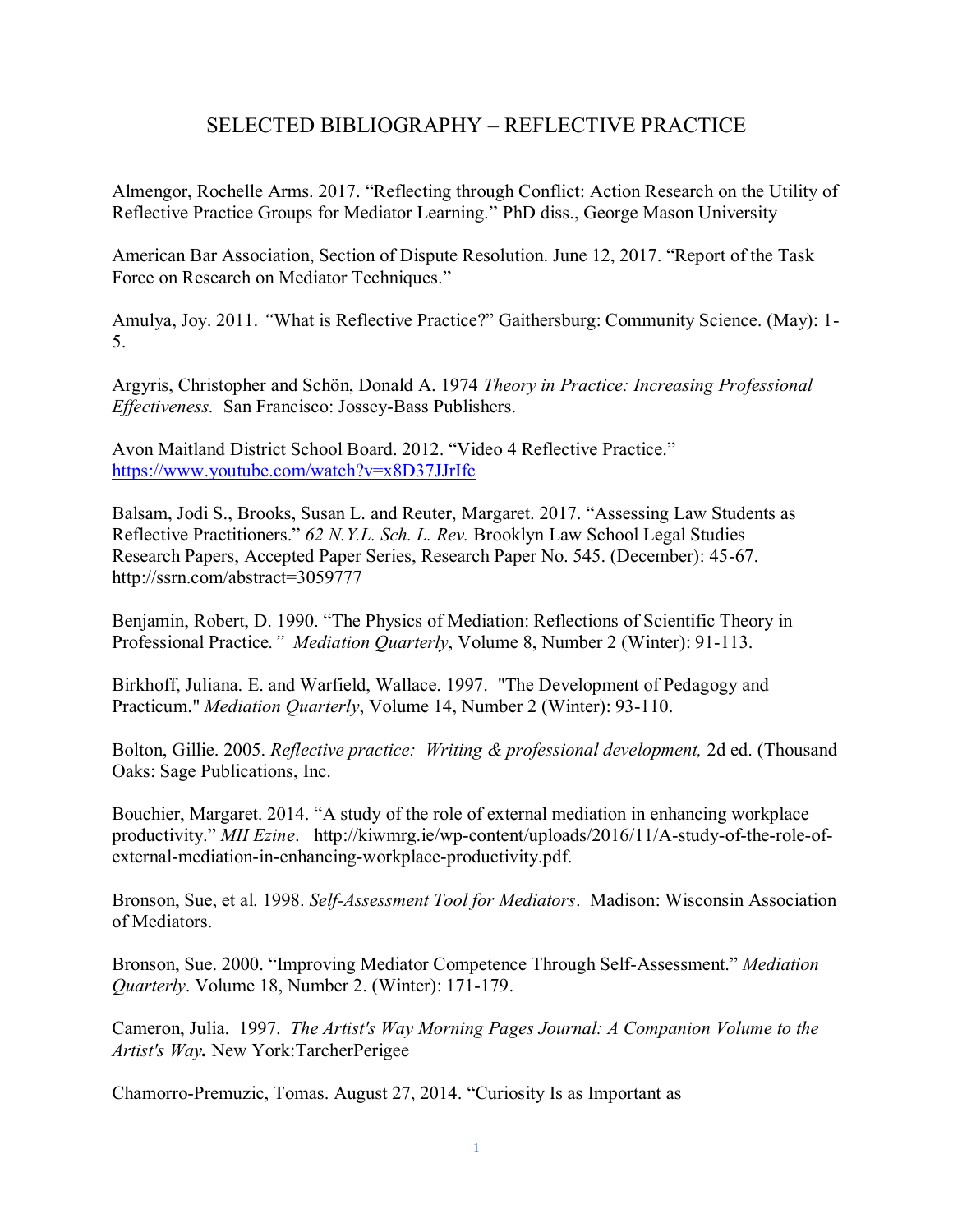Intelligence." *Harvard Business Review-Managing Yourself.* https://hbr.org/2014/08/curiosity-isas-important-as-intelligence.

Charkoudian, Lorig. 2014. "Impact of Alternative Dispute Resolution on Responsibility, Empowerment, Resolution, and Satisfaction with the Judiciary: Comparison of Self-Reported Outcomes in District Court Civil Cases." Maryland Administrative Office of the Courts.

Çimer, Atilla, Çimer, Sabiha Odabaşi, and Vekli, Gülşah Sezen. 2013. "How does Reflection Help Teachers to Become Effective Teachers?" *International Journal of Educational Research.* Vol. 1, Issue 4: 133-149. ISSN:2306-7063.

CIPD. 2017. "Introduction to Reflective Practice." with Louise. <https://www.youtube.com/watch?v=M9hyWVEG2x0>

Clarke, Jenny and Dembkowski, Sabne. 2006. "The Art of Asking Great Questions." *International Journal of Mentoring and Coaching.* Vol. IV, Issue 2. (September): 1-6.

Clutterbuck, David and Hirst, Sheila. 2003. *Talking business: Making communication work*. London: Butterworth-Heinemann.

Cohen, Judith. 2003 "Reflective Practice: How Veterans Can Benefit from Rookie Training." [http://www.mediate.com/articles/cohen5.cfm#.](http://www.mediate.com/articles/cohen5.cfm)

Coleman, Peter T., Deutsch, Morton and Marcus, Eric C., eds. 2014. *The Handbook of Conflict Resolution: Theory and Practice, 3rd Edition*. San Francisco: Jossey-Bass.

Collin, Simon, Karsenti, Thierry and Komis, Vassilis. 2013. "Reflective practice in initial teacher training: critiques and perspectives." *Reflective Practice*. Vol. 14, No.1. (February): 104- 117 <http://dx.doi.org/10.1080/14623943.2012.732935>

Corry, Geoffrey and Hynes, Pat. 2015. "Creating Political Oxygen to Break the Cycle of Violence 1981 – 1994: Lessons from the Northern Ireland Peace Process" *Journal of Mediation and Applied Conflict Analysis*. Volume 2 | Issue 2.

Cropley, Brendan, Miles, Andy and Peel, John. 2012. "Reflective Practice: Value of, Issues, and Developments within Sports Coaching." *Cardiff Metropolitan University.* (March):1-51

Csikszentmihalyi, Mihaly. 1996. *Creativity: Flow and the Psychology of Discovery and Invention.* New York: HarperCollins Publishers, Inc.

Curran, Deirdre, et al. 2016. "Shaping the Agenda, Part1: Exploring the Competencies, Skills and Behaviours of Effective Workplace Mediators." *Kennedy Institute Workplace Mediation Research Group, NUI Maynooth*. (September): 1-59.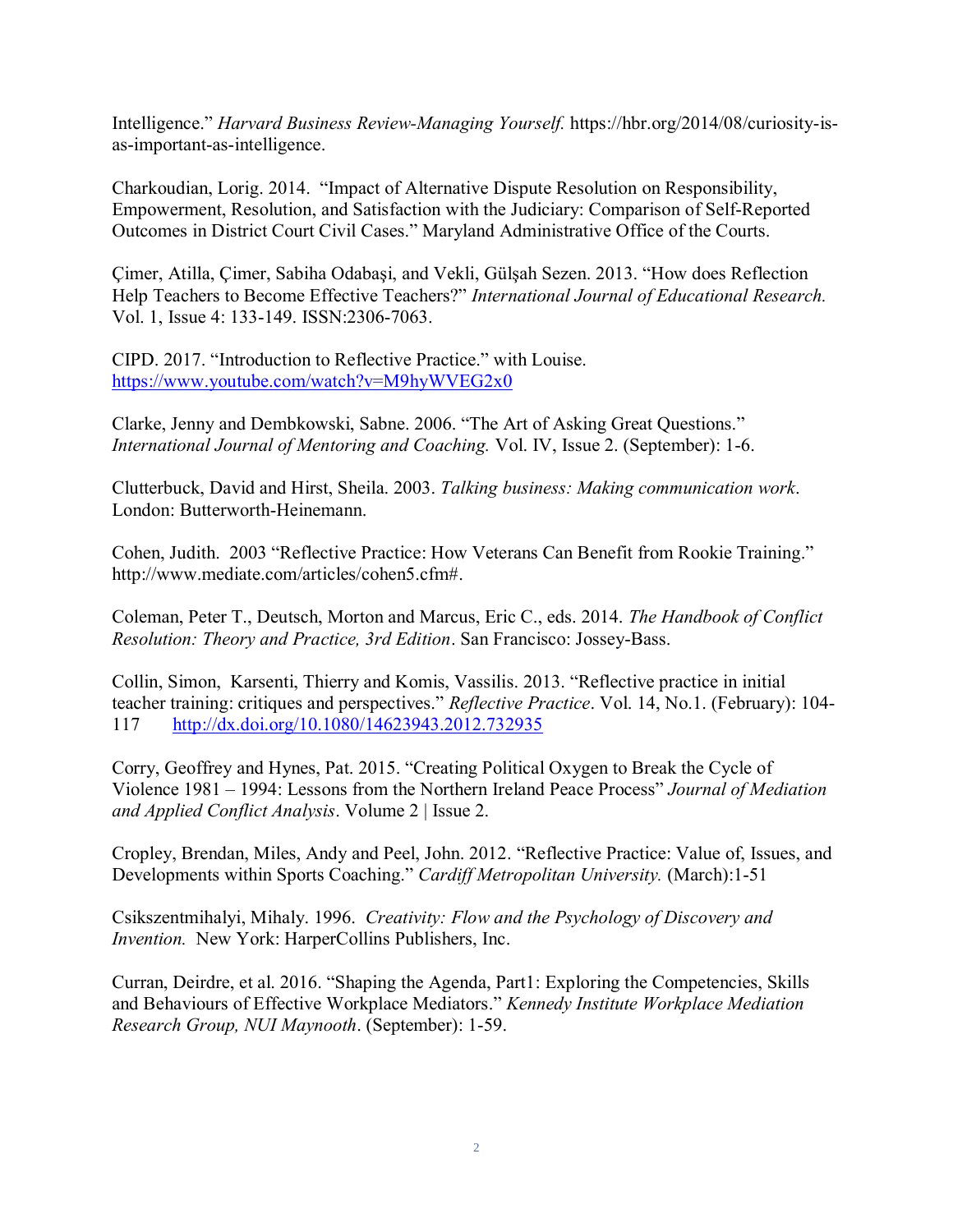Curran, Deirdre, et al. 2016. "Shaping the Agenda, Part 2: Implications for Workplace Mediation Training, Standards and Practice in Ireland." *Kennedy Institute Workplace Mediation Research Group, NUI Maynooth*. (September): 1-46.

Dawson, Phillip. 2012. "Reflective Practice." <https://www.youtube.com/watch?v=r1aYWbLj0U8>

Deason, Ellen E., et al. April, 2016. "Debriefing the Debrief." Public Law and Legal Theory Working Paper Series No. 202*. The Ohio State University Moritz College of Law.* 301-332. [http://ssrn.com/abstract=2251940.](http://ssrn.com/abstract=2251940)

Department of Education and Training, Victoria, Australia. 2016. "VEYLDF Practice Principles – Reflective Practice." with Anne Stonehouse. <https://www.youtube.com/watch?v=OJXvTW0C-iA>

Destination Social Work. 2013. "Study guide 16: Reflective practice." with Dr. Jane McKay. <https://www.youtube.com/watch?v=HedCG30WqSI>

Duncan, David T. 2009. "The Executive Coach and Clients in Reflective Practice: Levelising as a Special Case. " PhD diss., University of Tennessee. http://trace.tennessee.edu/utk\_graddiss/35

Early Childhood Australia. 2012. "Self-assessment, reflective practice and quality improvement processes." by Michelle Gujer. <https://www.youtube.com/watch?v=lU65AjcHVJg>

Edwards, Allan. 1999. "Reflective Practice in Sport Management." *Sport Management Review.* Volume 2, No. 1. (May): 67-81.

Farres, Laura G. 2004. "Becoming a Better Coach through Reflective Practice." *BC Coach's Perspective* 6 (Fall): 1-5.

Finlay, Linda. 2008. "Reflecting on 'Reflective practice'." *Practice-based Professional Learning Centre, The Open University*. A discussion paper prepared for PBPL CETL. (January): 1-17 www.open.ac.uk/pbpl.

Freire, Paolo. 1993. *Pedagogy of the Oppressed*. New York: The Continuum Publishing Company.

Gibbs, Graham. 1988. *Learning by doing: A guide to teaching and learning methods.* Further Educational Unit, Oxford Polytechnic, Oxford.

Griffiths, Liz. 2004. "Time for reflection." *Occupational Health*. Vol. 56. Issue 5. (May). Hardy, Samantha. 2009. "Teaching Mediation as Reflective Practice." *Negotiation Journal*. (July): 385-400. DOI: 10.1111/j.1571-9979.2009.00232.x.

Harrell, Susan W. and Doelker, Richard E., Jr. 1994. "Mentorship in Family Mediation." *Mediation Quarterly.* Volume 12, Number 2. (Winter): 151-163.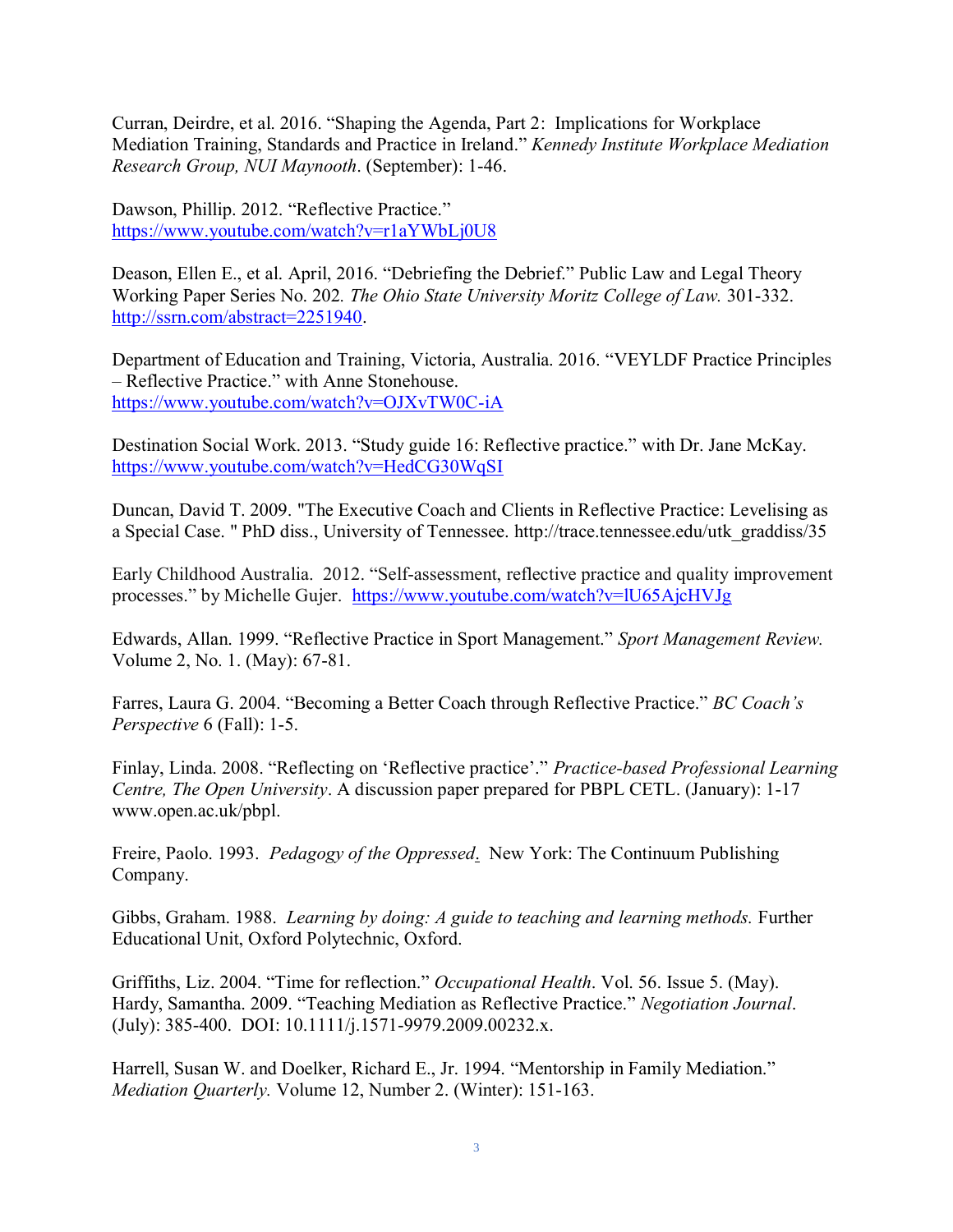Hartog, Mary. 2002. "Becoming a reflective practitioner: a continuing professional development strategy through humanistic action research." *Business Ethics: A European Review*. Volume 11, Number 3 (July): 233-243.

Hatton, Neville and Smith, David. 1995. "Reflection in Teacher Education: Towards Definition and Implementation" *Teaching & Teacher Education* Volume 11-1: 33-49. [https://doi.org/10.1016/0742-051X\(94\)00012-U.](https://doi.org/10.1016/0742-051X(94)00012-U)

Herman, Howard and Twomey, Jeannette P. 2005. "Training Outside the Classroom: Peer Consultation Groups." Dispute Resolution Magazine. (Fall): 15-16.

Herrman, Margaret S., Hollett, Nancy, Gale, Jerry and Foster, Mark. 2001. "Defining Mediator Knowledge and Skills. *Negotiation Journal*. Volume 17-2. (April): 139-153.

Hickson, Helen. 2011. "Critical reflection: Reflecting on learning to be reflective." *Reflective Practice.* Volume 12, No. 6. (December): 829-839. DOI: 10.1080/14623943.2011.616687.

Jackson, Peter. 2004. "Understanding the experience of experience: a practical model of reflective practice for Coaching." *International Journal of Evidence Based Coaching and Mentoring* Vol. 2, No. 1 (Spring) Page 60

Johns, Christopher. 2000. *Becoming a Reflective Practitioner.* Oxford*:* Blackwell Science.

Johns, Christopher, ed. 2010. *Guided Reflection: A narrative approach to advancing professional practice.* Oxford: Blackwell Publishing Ltd.

Judicial Council of Virginia. April 5, 2011. "Mentorship Guidelines for the Certification of Court-Referred Mediators."

Kahn, Peter, Project Director. October 2006. "The role and effectiveness of reflective practices in programmes for new academic staff: a grounded practitioner review of the research literature." *The Higher Education Academy, University of Manchester*. https://www.heacademy.ac.uk/system/files/reflective\_practice\_full\_report.pdf.

Kinsella, Elizabeth Anne. 2001. "Reflections on Reflective Practice." *Canadian Journal of Occupational Therapy.* Volume 68: 195-198. <https://doi.org/10.1177/000841740106800308>

Kolb, David A. 1984. *Experiential learning: experience as the source of learning and development.* Upper Saddle River:Prentice-Hall.

Lang, Michael D. July, 2000. "Becoming a Reflective Practitioner." https://www.mediate.com//articles/reflect.cfm.

Lang, Michael D. and Taylor, Alison. 2000. *The Making of a Mediator: Developing Artistry in Practice.* San Francisco: Jossey Bass Publishers.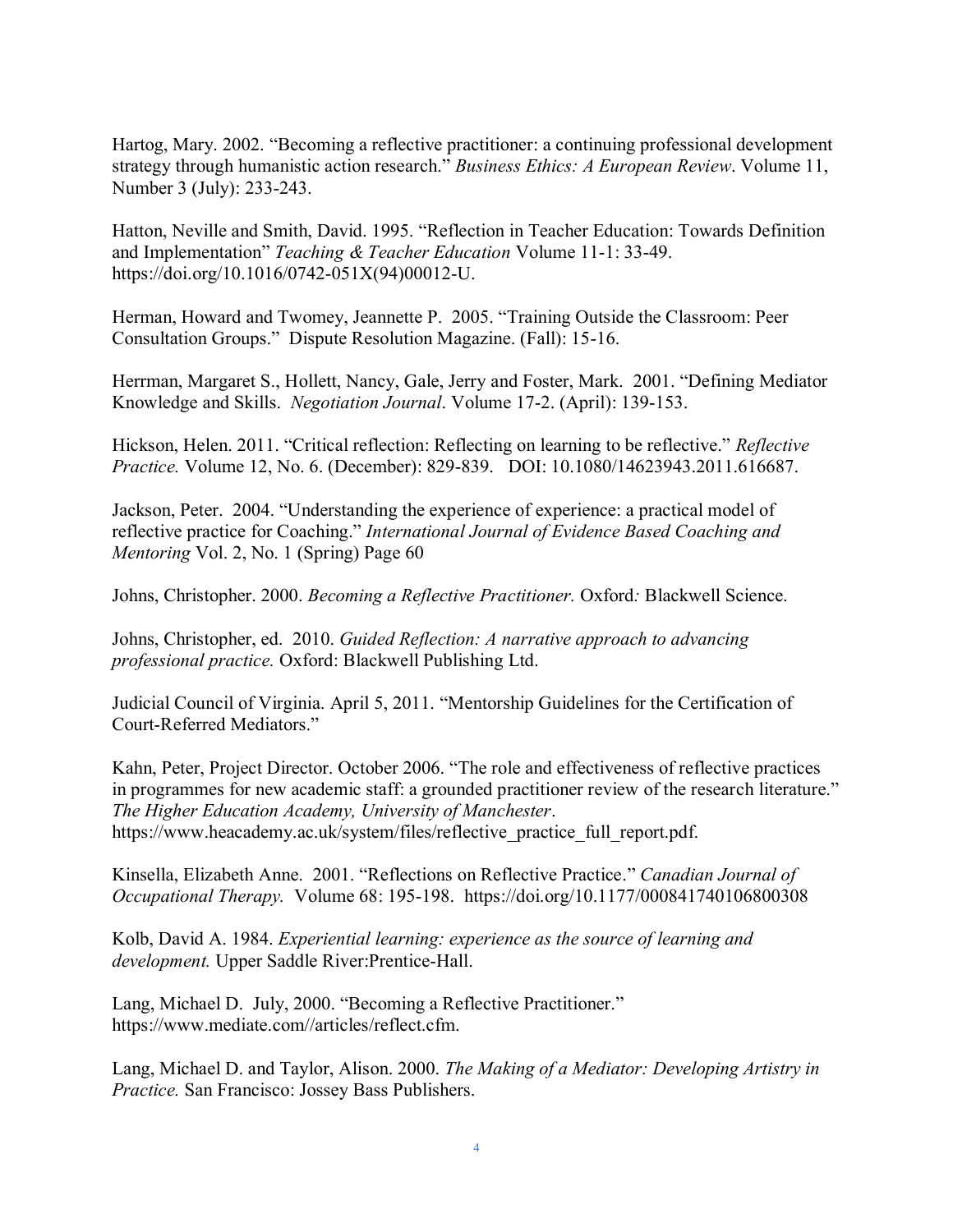Lang, Michael D. June, 2003. "Out of the Rut and Into the Groove: Developing Excellence in Practice." Keynote address delivered at the Mediators Institute of Ireland Annual Conference, Ireland, 15th November, 2002. https://www.mediate.com//articles/langM1.cfm.

Lang, Michael D. 2009. "Interview with Michael Lang by Robert Benjamin." Video. https://www.mediate.com//articles/langfull.cfm

Lang, Michael D. and Terry, Susan. 2013. "Excellence: Using Reflective Debrief to Build Competence*." ACResolution*. (Spring): 21-25.

Lang, Michael D. June 16, 2016. "Interview with Michael Lang by Tammy Lenski." [tammylenski.com/michael-lang/.](http://tammylenski.com/michael-lang/)

Lang, Michael D. and Almengor, Rochelle Arms. August, 2017. "Why Case Consultation/Reflective Practice Groups Matter for Mediators." https://www.mediate.com//articles/langarmsreflective.cfm

Lang, Michael D. and Terry, Susan. September 26, 2017. "Why do we do the things we do? Reflective Practice-The Artful Mastery of Mediation." Webinar. Association for Conflict Resolution.

Lang, Michael. February 9, 2018. "Questions." Academy of Professional Family Mediators Newsletter. https://apfmnet.org/questions/.

Langer, Ellen, J. 1989. *Mindfulness*. Reading: Addison Wesley Publishing Company.

Langer, Ellen, J. 1997. *The Power of Mindful Learning.* Reading: Addison Wesley Publishing Company.

Langer, Ellen, J. and Moldoveanu, Mihnea. 2000. "Mindfulness Research and the Future*", Journal of Social Issues*. Vol. 56, No. 1. :129–139 <https://doi.org/10.1111/0022-4537.00155>

Langer, Ellen. 2015. "Science of Mindlessness and Mindfulness." Interview by Krista Tippett. *On Being*, September 10, 2015. Audio. <https://onbeing.org/programs/ellen-langer-science-of-mindlessness-and-mindfulness/>

Larrivee, Barbara. 2000. "Transforming Teaching Practice: becoming the critically reflective teacher." *Reflective Practice.* Volume 1-3. 293-307. DOI: 10.1080/14623940020025561.

Lashley, Conrad. 1999. "On making silk purses: developing reflective practitioners in hospitality management education." *International Journal of Contemporary Hospital Management.* Volume 11-4: 180-185.

Lederach, John Paul. 1995. *Preparing for Peace: Conflict Transformation Across Cultures.* Syracuse: Syracuse University Press.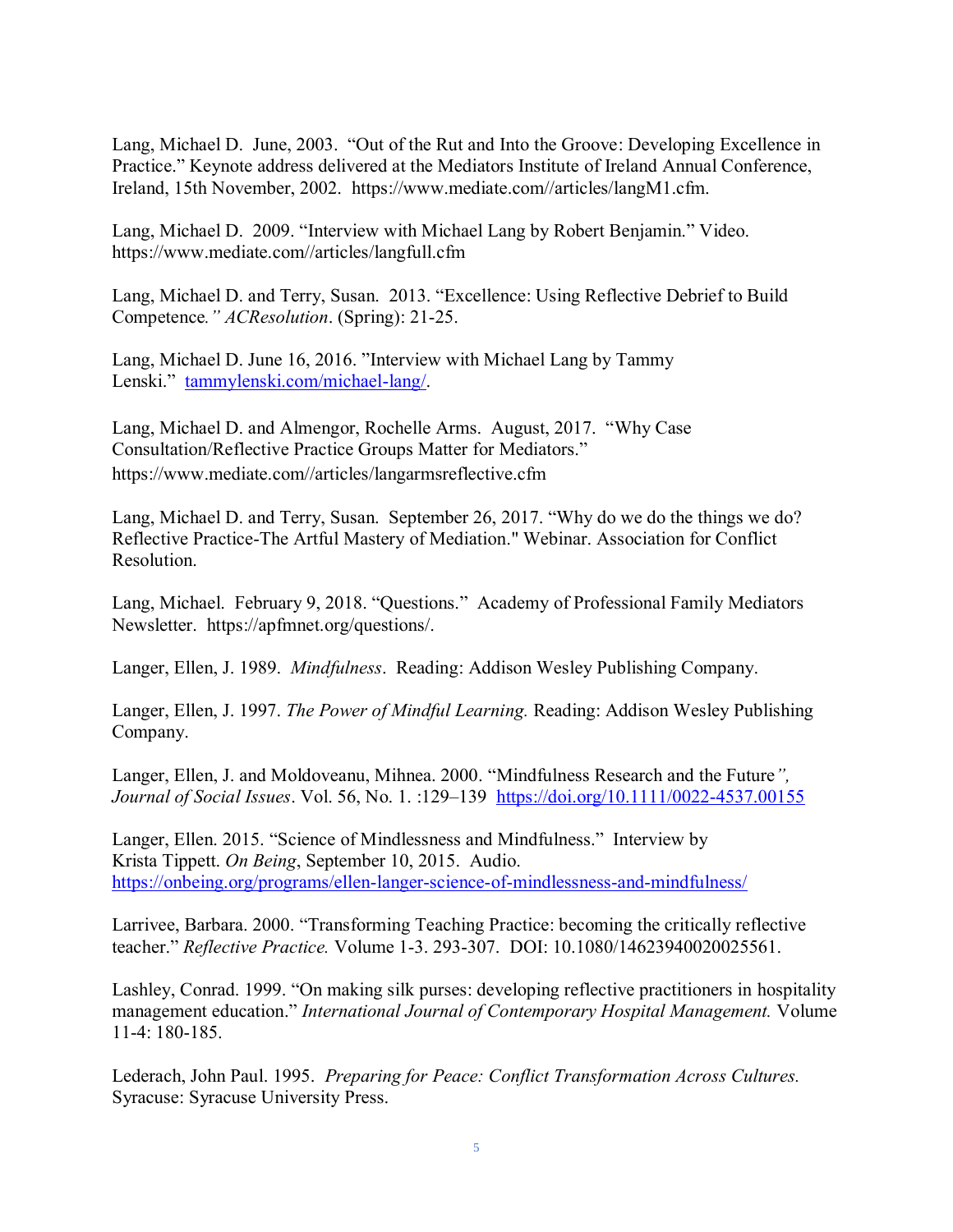Leering, Michele. 2017. "Integrated Reflective Practice: A Critical Imperative for Enhancing Legal Education and Professionalism." *Canadian Bar Review 95(1)* (September): 47-89.

Lenski, Tammy. 2014. *The Conflict Pivot: Turning Conflict into Peace of Mind*, Peterborough: MyriaccordMedia.

Leti, Therese. 2016. "Reflective Journal Writing." <https://www.youtube.com/watch?v=lGTSct2Z-GY>

Macfarlane, Julie and Mayer, Bernie. 2005. "What Theory? How Collaborative Problem-Solving Trainers Use Theory and Research in Training and Teaching." *Conflict Resolution Quarterly*. Vol. 23, No. 2 (Winter): 259-276. DOI: 10.1002/crq.136

Malthouse, Richard., Watts, Mike and Roffey-Barentsen, Jodi. 2015. "Reflective Questions, Self-Questioning and Managing Professionally Situated Practice." *Research in Education.* Volume 94, Issue 1: 71-87. <https://doi.org/10.7227/RIE.0024>

Meierdirk, Charlotte. 2017. "Schon's Reflective Practice." <https://www.youtube.com/watch?v=Tzjz-l8L1lc>

Merryfield, Merry M. 1993. "Reflective Practice in Global Education: Strategies for Teacher Educators." *Theory into Practice.* Volume 32-1 (Winter):180-185.

Minkle, Beryl, Bashir, Anthony S. and Sutulov, Claudia. 2008. "Peer Consultation for Mediators: The Use of a Holding Environment to Support Mediator Reflection, Inquiry, and Self-Knowing. *Negotiation Journal.* (July): 303-323.

Mohrman, S.A. and Lawler, E.E. III. 2011. **"**Research for Theory and Practice: Framing the Challenge." in Susan Albers Mohrman and Edward E. Lawler, III, and Associates eds. U*seful Research: Advancing Theory and Practice*. San Francisco: Berrett-Koehler.

Moon, Jennifer A. 1999. *Reflection in learning and professional development: Theory and practice.* London: Kogan Page.

Munby, Hugh. 1989. "Reflection-in-Action and Reflection-on-Action." *Current Issues in Education.* Vol. 9-1 (Fall):31-42. Project Muse, muse.jhu.edu/article/592219.

Neilsen, Shelley Gatti, Watson, Christopher L., and Siegel Carol F. 2011. "Step Back and Consider: Learning From Reflective Practice in Infant Mental Health." *Young Exceptional Children* Vol. 14, No. 2, June.

Noble, Cinnie. 2014. *Conflict Mastery: Questions to Guide You*. Toronto: CINERGY Coaching.

O'Donnell, Michael. 1997. *A Sceptic's Medical Dictionary*. Oxford: Blackwell BMJ Books.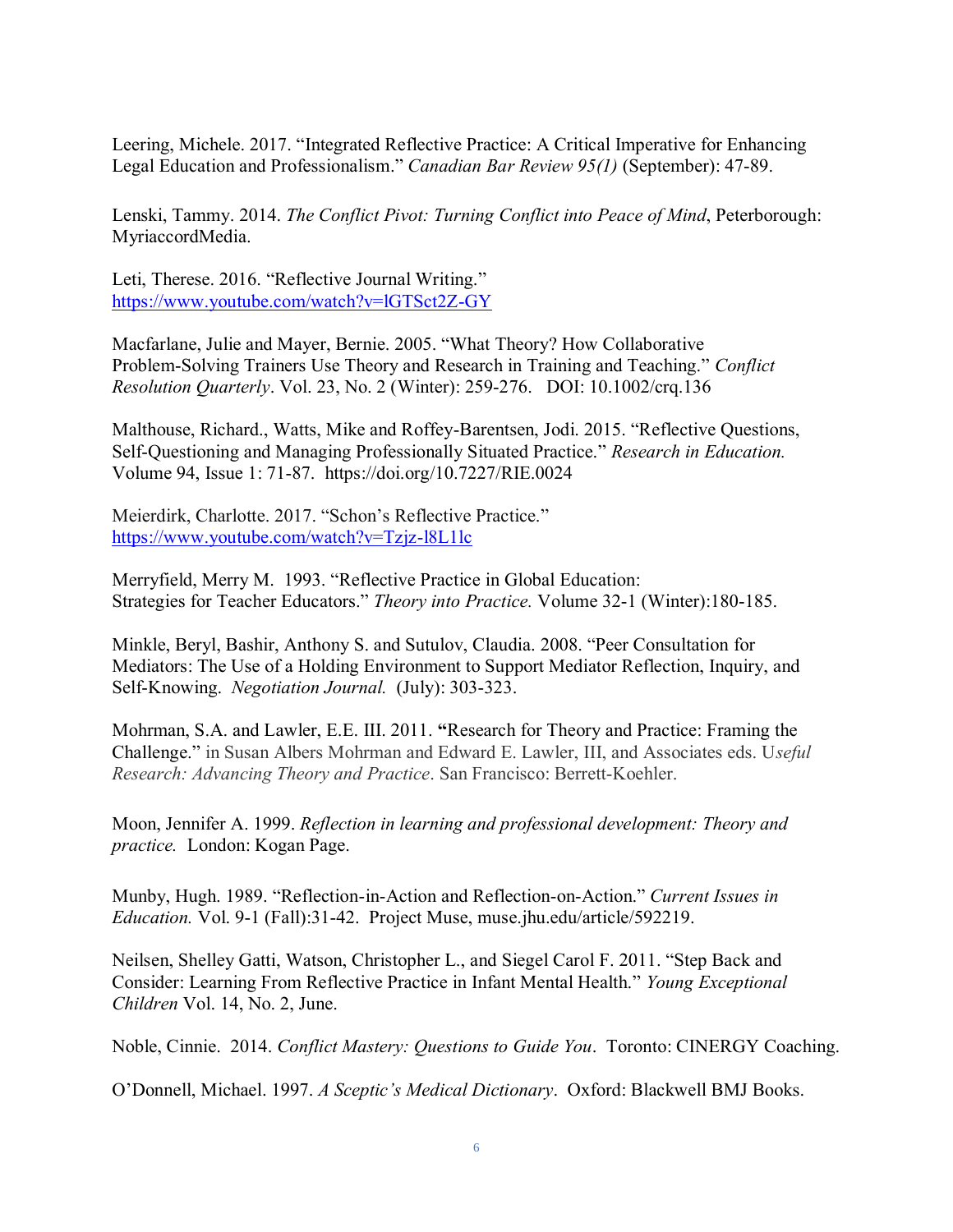Ogilvy, J.P. 1996. "The Use of Journals in Legal Education: A Tool for Reflection." 3 Clinical Law Review: 55-107

Paterson, Colin. and Chapman, Judith. 2013. "Enhancing skills of critical reflection to evidence learning in professional practice." *Physical Therapy in Sport*. (April): 1-6. http://dx.doi.org/10.1016/j.ptsp.2013.03.004

Pearce, W. Barnett and Littlejohn, Stephen, W. 1997. *Moral Conflict: When Social Worlds Collide.* Thousand Oaks: Sage Publications, Inc.

Peleg-Baker, Tzofnat. December 1, 2014. "Improving Mediators' Decision-Making by Becoming Conscious of the Unconscious Cognitive Considerations for Reflection to Attain Social-Psychological Goals." [http://dx.doi.org/10.2139/ssrn.2443930](https://dx.doi.org/10.2139/ssrn.2443930)

Picard, Cheryl A. and Melchen, Kenneth, R. 2007. "Insight Mediation: A Learning-Centered Mediation Model." *Negotiation Journal*. (January): 35-53. DOI: 10.1111/j.1571-9979.2006.00126.x

Picard, Cheryl A. 2016. *Practising Insight Mediation.* Toronto: University of Toronto Press.

Raelin, Joseph A. 2002. "' Don't Have Time to Think!' versus the Art of Reflective Practice." *Reflections: The Sol Journal*. Volume 4-1. 66-79. DOI: 10.1162/152417302320467571.

Rayford, Celes Raenee. 2010. "Reflective practice: The teacher in the mirror." Theses, Dissertations, Professional Papers, and Capstones. University of Nevada Las Vegas. Paper 5.

Riskin, Leonard L. 2002. The Contemplative Lawyer: On the Contributions of Mindfulness Meditation to Students, Lawyers and Their Clients. 7 Harvard Negotiation Law Review. 1. Available at [http://scholarship.law.ufl.edu/facultypub/420.](http://scholarship.law.ufl.edu/facultypub/420)

Riskin, Leonard and Wohl, Rachel. 2015. "Mindfulness in the Heat of Conflict:Taking STOCK." Harvard Negotiation Law Review. Volume 20. (Spring) 121.

Rochette, Annie and Pue, Wesley W. 2001. "Back to Basics? University Legal Education and 21sst Century Professionalism" *20 Windsor Year Book of Access to Justice.*: 167-190.

Sanderson, John. 2015. "Introduction to Reflective Practice." <https://www.youtube.com/watch?v=nXhCFGb9Pb4>

Schau Jan Frankel. 2013. *View From the Middle of the Road: A Mediator's Perspective on Life, Conflict, and Human Interaction.* Bloomington: AuthorHouse.

Schellenberg, James. 1996. *Conflict Resolution: Theory, Research, Practice*. New York: State University of New York Press.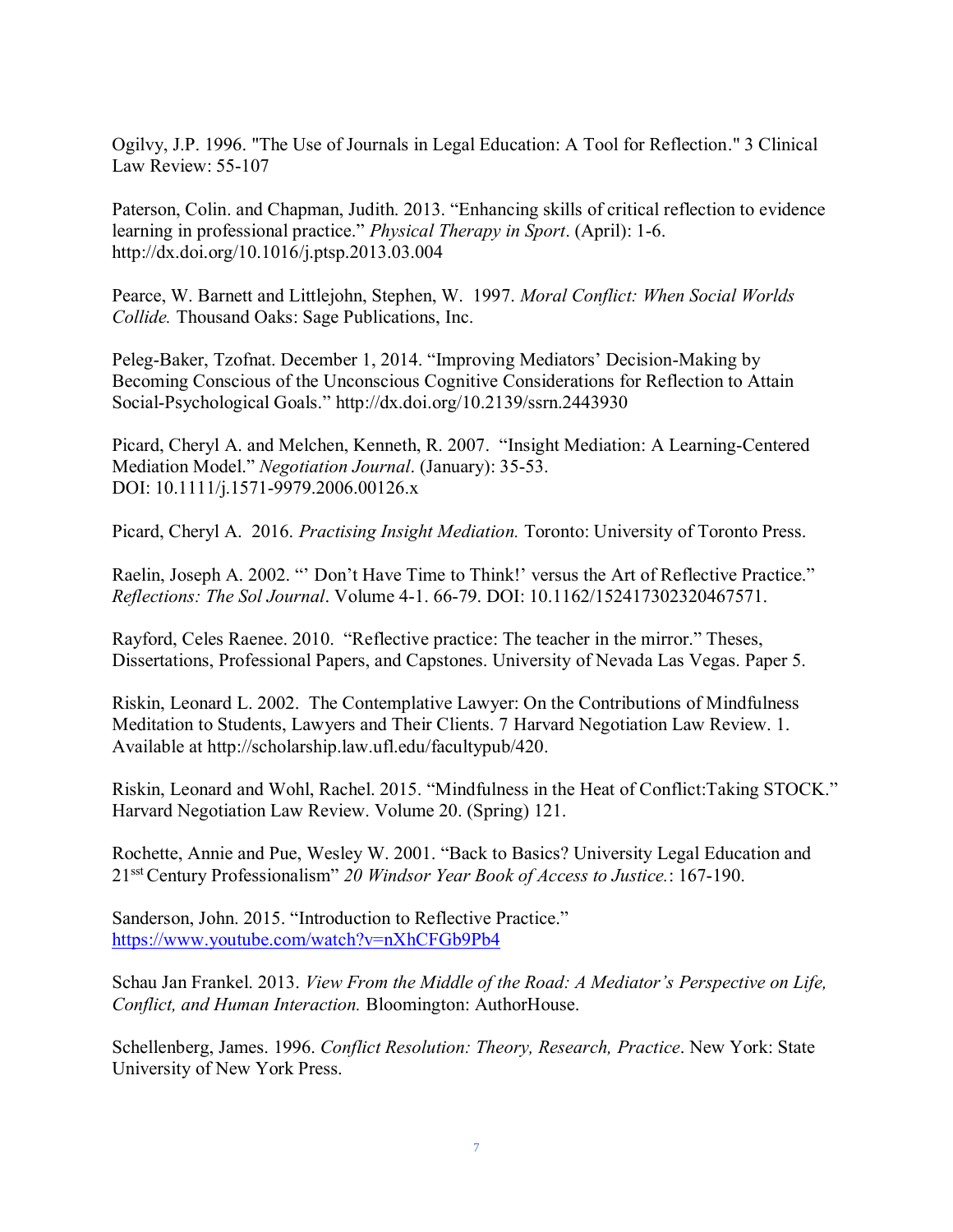Schön, Donald. A. 1983. *Educating The Reflective Practitioner: How Professionals Think in Action*. New York: Basic Books.

Schön, Donald. A. 1987. *The Reflective Practitioner*. San Francisco: Jossey-Bass Publishers.

Shakespeare, Pam. 2005. "Mentoring and the value of observation." *Nursing Management.* Vol 11 No 10 (March): 32-35.

State Government of Victoria, Australia, Department of Education and Training. 2007. "Maternal and Child Health Reflective Practice." Printed from "*Reflective Practice*" CD ROM. https:www.education.vic.gove.auDocuments/childhood/professionals/support/all.pdf.

Stevens, Dannelle D., Emil, Serap, and Yamashita, Miki. 2010. "Mentoring through reflective journal writing: a qualitative study by a mentor/professor and two international graduate students." *Reflective Practice*. Vol. 11, No. 3 (July): 347–367. http://dx.doi.org.1080/14623943.2010.490069.

Stivers, Camilla. 2000. "The Reflective Practitioner." *Public Administration Review*. Vol. 60, No. 5. (September/October): 456.

Surgenor, Paul. 2011. "Reflective Practice: a Practical Guide." Dublin: UCD Dublin. (May): 1- 24. http://www.ucd.ie/t4cms/Reflective%20Practice.pdf.

Sweeney, D. 2010. "The Map is Not the Territory: An Application of Gestalt Psychotherapy Theory to Mediation." Presentation to the Masters in Mediation and Conflict Intervention at National University Ireland: Maynooth.

The Learning Centre, The University of New South Wales. 2010. "Reflective Writing." http://www.lc.unsw.edu.au.

Thompson, Neil and Pascal, Jan. 2012. "Developing Critically Reflective Practice." *Reflective Practice.* Vol. 13, No. 2. (April): 311-325.http://dx.doi.org/10.1080/14623943.2012.657795

Twomey, Jeannette P., Project Director and Bissell, Elizabeth and Olchowski, Regina, Project Coordinators. 2004. "Mediation Peer Consultation Project: Facilitator Guidebook." Virginia Mediation Network and Virginia Association for Community Conflict Resolution.

University of Worcester. 2016. "Learning Journals." Study Skills Advice Sheet. https://www.worc.ac.uk/studyskills/documents/Learning\_Journals\_2016.pdf.

Velayutham, Sivakumar and Perera, Hector. 1993. "The reflective accountant: towards a new model for professional development." *Accounting Education.* Volume 2-4 (August): 287-301.

Vella, Jane. 1995*. Training Through Dialogue: Promoting Effective Learning and Change with Adults*. San Francisco: Jossey-Bass Publishers.